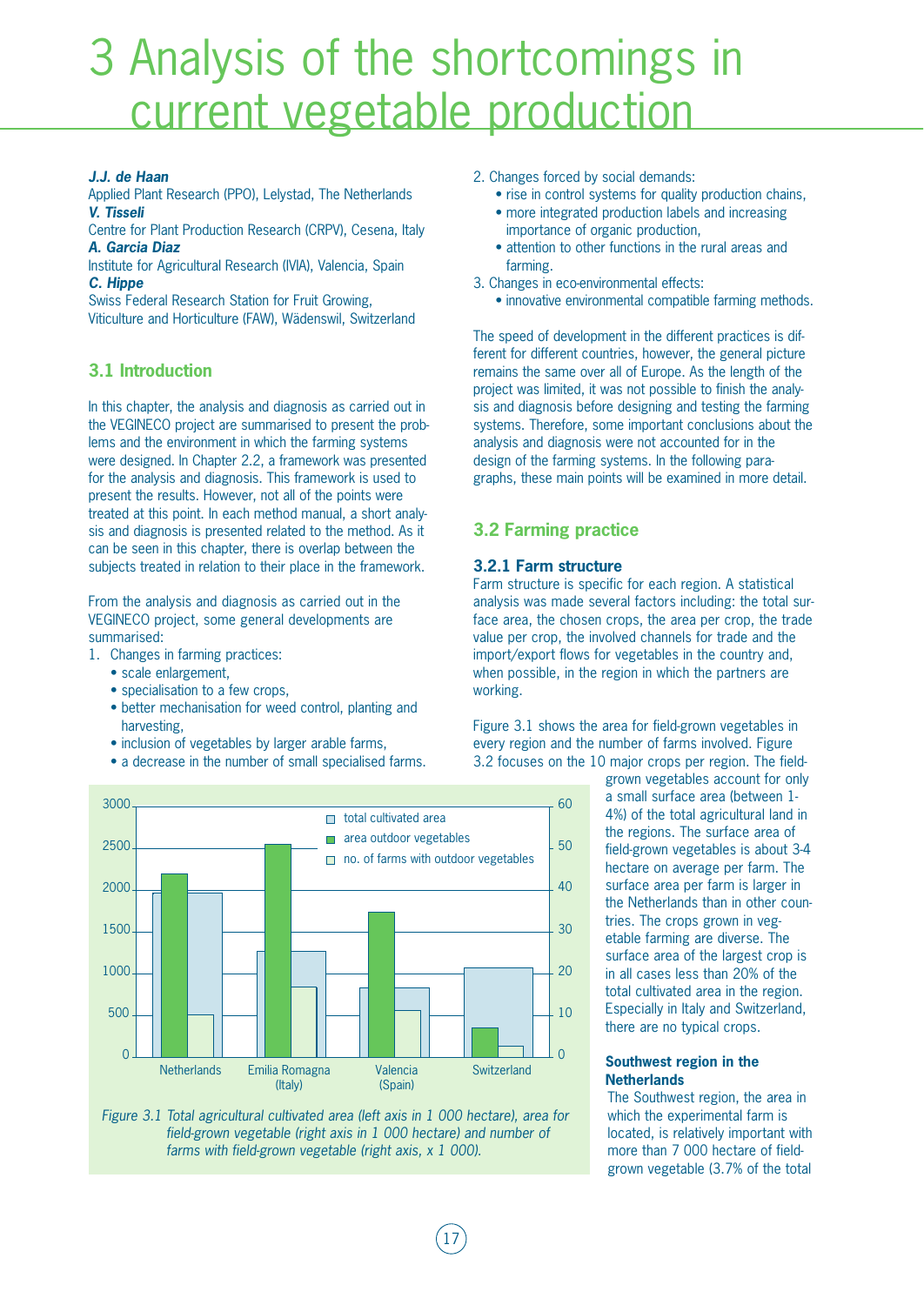farmland area compared to an average of 2.2 hectare per country). In the Netherlands, onions, processed peas and potatoes are considered to be arable crops and as such, they are not taken in to account in Figure 3.2.

## **Italy (Emilia-Romagna)**

In Italy, more than 15 million hectares are cultivated, of which 3.7% is used for field-grown vegetables. Vegetable production in Italy stays almost unchanged in importance with 15% of the total agricultural market value. Vegetable production areas are located in Southern Italy as well as in Emilia-Romagna and Veneto (north-eastern Italy). From the beginning of the 90's, there has been a great increase in integrated and organic production. Mechanisation is spreading in



industrial vegetable crops such as onion and potato, partly because of labour shortage. This has caused a decrease in production costs and in some areas, an increase of leased land.

In Emilia-Rmagna, the surface area of field-grown vegetables is about 51 000 hectares. Some of the crops in Figure 3.2 have a small surface area in Emilia-Romagna (cauliflower, fennel). Nevertheless, these crops are very interesting for small farms that are typical of the Cesena area in Emilia-Romagna.

## **Spain (Valencian community)**

In Spain, the farming area for field-grown vegetables is about 539 000 hectares (2.9% of the total cultivated surface area). In the Valencian community, the surface area for field-grown vegetables is 34 600 hectares. The average size of the vegetable farms is about 13.6 hectares in Spain, and 4.5 in Valencia. The surface area with integrated vegetable cropping in Valencia is still small, but these farming systems are well accepted among the farmers. A rapid increase is expected in the coming years, mainly due to the pressure from the market. Organic farming was introduced in Spain in the eighties; at present, the surface area for this production system is about 152 000 hectare, of which 1 044 hectare are used for producing vegetables. The surface area and production of organic vegetables shows a progressive increase. Nevertheless, some of its characteristics such as a higher labour costs represent a serious limitation to expanding organic farming.

#### **Switzerland**

The cantons of Zurich and Bern are very important for producing vegetable in fields in Switzerland. Zurich is

very important in greenhouse vegetable production as well. Other Cantons such as Tessin or Genf are important in greenhouse vegetable production, but less important in field production. Carrot, lettuce and onion are the most important vegetables based on total area. Corn is very popular in Switzerland, which is indicated by its monetary value (domestic and import) more than by its surface area. Over the last 20 years, the total number of vegetable farms and the total manpower has decreased greatly by about 40%. The average farm size in the same period has more than doubled, while the number of workers per farm has increased only by about 15%.

# **3.2.2 Major farm types with field-grown vegetable**

In general, there are three types of farms:

- 1. Specialised field-grown vegetable farms that are small in size (less than ten hectare) and have a large number of crops (labour intensive), fresh market-oriented, family run and very intensive in terms of land use, labour use and use of inputs (fertilisers and pesticides). A small group of these farms is specialised in one or two crops and has a high level of mechanisation (for example, Brussels sprouts in the Netherlands and tomatoes in the Valencia region).
- 2. Arable farms in the Netherlands, Italy and Switzerland and citrus and fruit tree farms in Valencia with vegetables fields and low labour costs: relatively large farms (10 to 50 hectare) with well mechanised vegetable crops.
- 3. Remaining farms: farms that combine greenhouse and field-grown vegetables (Switzerland, Valencia and the Netherlands) or combine labour intensive, fresh market crops with arable farming (Emilia-Romagna and Netherlands).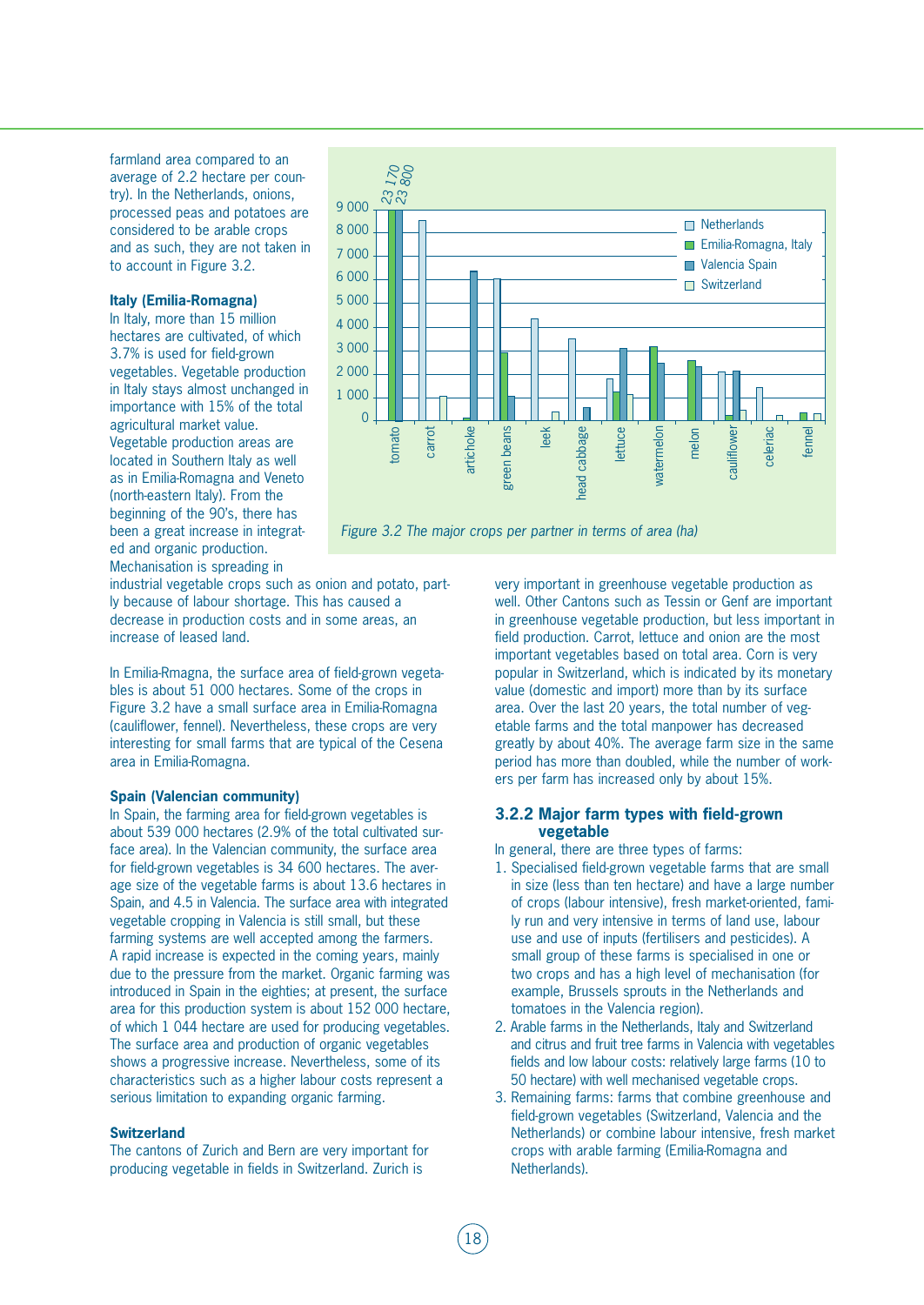Below, the specific situation for the countries and regions of the partners is explained:

# **Southwest region in the Netherlands**

There are three types of farms producing vegetables in the Southwest of the Netherlands. These types differ from the types described above.

- 1. *Specialised vegetable farms*
- These farms specialise in growing mainly one fresh market vegetable crop (Brussels sprouts, iceberg lettuce or cauliflower). This vegetable crop generates their main income. Crop rotations are short. The farms are highly mechanised, are relatively large (less than ten hectare) and often lease extra land from arable farms. Most of the production is sold at auctions. However, the production is sold more and more to individual clients.
- 2. *Arable farms with vegetable fields*  The farms main source of income is from arable crops (potatoes, sugar beets and cereals). Depending on the size, these can be divided into three subtypes:
	- Small arable farms (smaller than 30 hectare). A surplus of labour on these farms is used to cultivate fresh market vegetable crops (Brussels sprouts, celeriac and carrot).
	- Middle size arable farms (30 to 50 hectare) that often lease land to specialised vegetable farms (iceberg lettuce, Brussels sprouts).
	- Large arable farms (larger than 50 hectare) that concentrate mainly on arable crops, but sometimes cultivate industrial crops (peas, phaseolus beans) on a contract basis or lease some land to cultivate highly mechanised, labour extensive crops such as chicory roots.
- 3. *Combination of greenhouse and field-grown vegetable fields*

These farms are usually quite small (smaller than five hectare). The crops grown are mostly labour intensive (parsley, celery, endive and several types of lettuce). These farms grow a variety of vegetable crops (less than five crops) and have a low level of mechanisation. The number of this type of vegetable farms is decreasing rapidly through urbanisation, specialisation and scale enlargement.

#### **Emilia-Romagna (Italy)**

In Emilia-Romagna, there are three types of vegetable farms:

1. *Specialised vegetable farms for fresh market (specialised farms)*

Specialised farms are located mainly in the districts of Bologna, Forlì and Rimini (Central and South-eastern part of the region). These family farms are small (2.5 to three hectare), specialised in four to five profitable, labour intensive crops. Levels of mechanisation are very low. Products are sold through co-operatives that directly supply to supermarket chains, to the wholesale market or directly to private traders. More than

80% of the incomes depends on vegetable production.

- 2. *Farms growing vegetables for industrial and arable crops (commercial farms)* Commercial farms are usually situated in the districts of Modena, Parma, Piacenza and Ravenna (Western and North-eastern parts of the region). The average surface area is 15 to 20 hectare. Levels of mechanisation are high. Products are sold directly on contract basis for industrial processing. More than two-third of the income comes from vegetable crops.
- 3. *Farms growing vegetables for fresh market and arable crops (mixed farms)* Mixed farms are usually situated in the districts of Ferrara and Modena (Northern part of the region). The average surface area is eight to ten hectare. The main crops are melon, watermelon, onions and green beans (fresh market). The income is medium-high and labour input is lower compared to farms growing more intensive crops such as lettuce, celery, strawberries. Cooperatives or private traders sell the products. More than 50% of revenues comes from vegetable crops.

# **Valencian community (Spain)**

In the Valencian community, there are three types of fieldgrown vegetable farms:

- 1. *Specialised farms*
	- This group is divided into two subgroups:
	- a. A small group of specialised farms growing one vegetable crop for fresh market, mainly tomatoes. These farms are highly mechanised and their surface area is relatively large. Privately owned companies/farms usually trade their own production.
	- b. A large group with low acreage (less than ten hectare), few crops (less than five) and with a low level of mechanisation. The crops are labour intensive.
- 2. *Citrus and fruit tree farms with vegetable crops* These farms' main source of income comes from growing citrus and fruit trees. This type of farms has a wide range of surface area. Only a small number of vegetable crops are grown with low labour needs.
- 3. *Combination greenhouse and field-grown vegetable*  Small farms with a combination of greenhouse and field-grown vegetables (less than five hectare). A few labour intensive crops are grown. The mechanisation level is low.

#### **Switzerland**

The local markets in Switzerland are traditional, which means the Swiss farms grow a very large number of crops and are in a different position than the farms in the other partner countries. In Switzerland, vegetable farms with both protected and field-grown vegetables are widespread. Specialisation in greenhouse production is an exception (Tessin and Genf). On the other hand, the two large trade chains Migros and Coop, prefer large specialised farms. These farms are able to guarantee large quantities with standardised quality of production.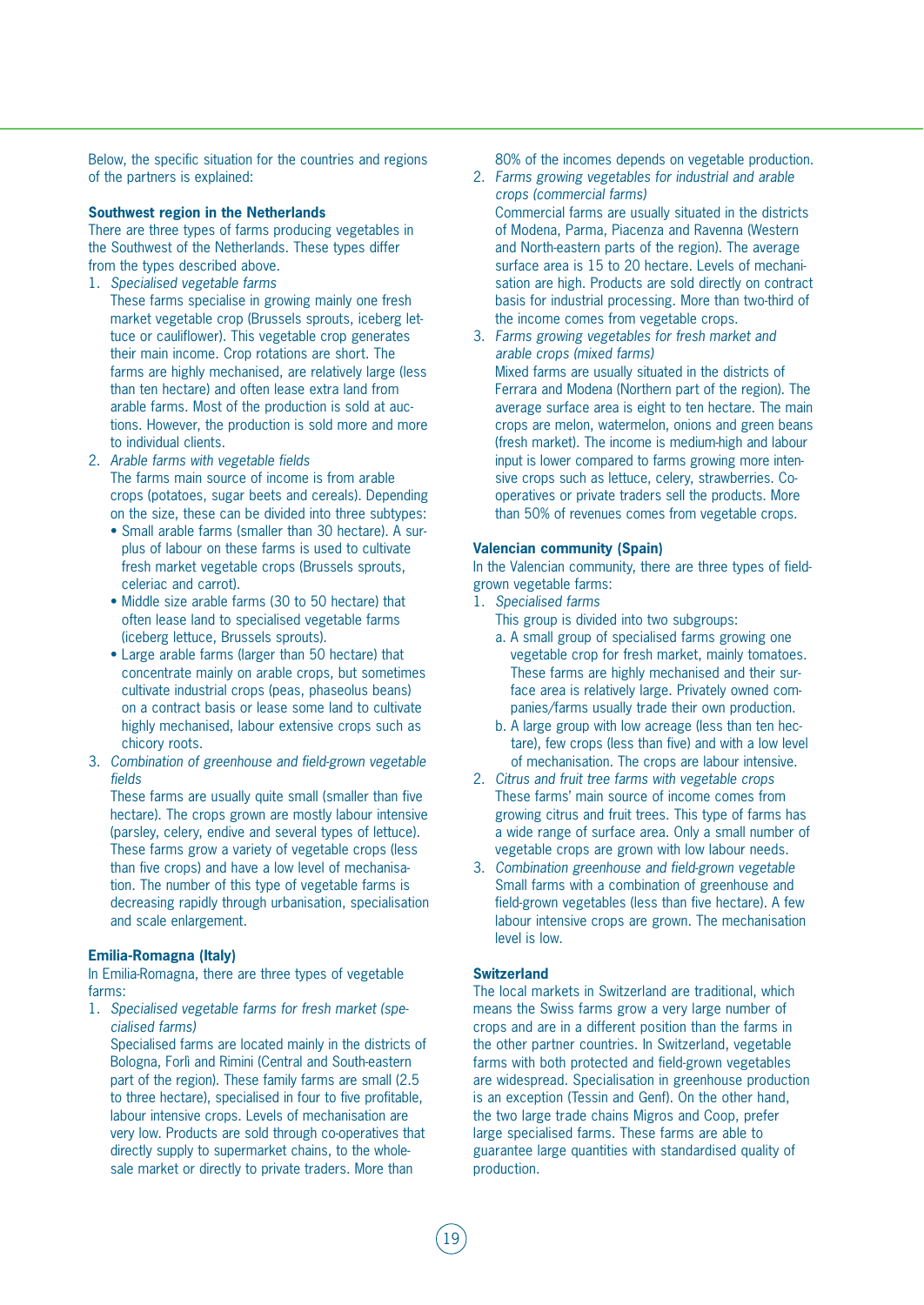*• Vegetable farming in "Seeland" (Canton Bern, Freiburg, Neuenburg)*

The main vegetable production area in Switzerland is the "Seeland" area, which is located between three lakes (Bielersee, Neuenburgersee, Murtensee) at an average altitude of about 450 meter above sea level. The region "Grosses Moos" is a part of Seeland with about 600 vegetable farms producing 25% of the vegetables in Switzerland (Hormes, 1996). The very intensive production is mainly destined for fresh market, only a small part goes to industrial processing. Small family farms produce a broad diversity of different crops. Specialisation is not very advanced. Nevertheless, some farmers have started to reduce their assortment. An interesting characteristic of Seeland is the importance of vegetable trading companies that sell directly to supermarket chains.

*• Vegetable farming in Zürich* In the Zürich area, vegetable farms are not as concentrated as in Seeland. This is why crop rotations with arable crops are much more widespread and consequently, the pressure from some pests and diseases is lower. There is production for the canning industry, and rationalisation and specialisation is more advanced as well. There are some large farms (> 50 ha). Often, production goes to supermarket chains

(Migros, Coop) or directly to consumers. Severe and rapid changes must be expected in Swiss vegetable farming in the coming years. Specialisation (fewer crops) will continue as well as mechanisation and average farm size will increase (fewer farms). Structural changes in vegetable farming were first seen in the price of field-grown vegetables in 1996. The prices were sometimes 50% lower than in the previous year (Hurni, 1996; 1997). Depending on certain conditions such as direct selling or cheap family labour, a higher diversity of crops and smaller farm areas will still be possible.

# **3.2.3 Economic analysis**

An analysis was made of the developments in the last decade in order to put the present situation into perspective. This analysis examined farm size, specialisation, mechanisation, market developments, and labour demand and availability. In all countries, some general trends can be seen:

- The number of farms is dramatically decreasing, partially due to lower average income.
- Agricultural employment is greatly reduced, partially due to high labour costs.
- Farms are specialising more and more in order to reduce costs with better mechanisation.
- Arable farms are gradually integrating the better mechanised vegetables in their crop rotation.
- Prices are under pressure, especially when there is open competition in the international markets (Netherlands and Italy).
- Leasing land is expensive (Netherlands and Spain).

Farmers are looking for possibilities to reduce the costs, on one hand, by increasing efficiency (specialisation and scale enlargement). On the other hand, they try to add value to their produce with post harvest processes (sorting, packing), focusing on special products or finding new niches in the market.

## **Netherlands**

In the Netherlands, the average income is  $∈$  30 000 per person. The average income for a farmer with field-grown vegetables is  $\in$  16 000 (excluding interest on private capital). The Dutch vegetable growers are trying to increase their income by reducing costs, improving production per hectare or improving the added value of their produce. Product prices are world market prices and as such the individual grower has little influence on the price. The consumers demand produce with a very high "cosmetic quality". Vegetable production in the Netherlands is a free market economic occupation and there are no subsidies. However, farmers that change from traditional to organic farming are subsidised during a transitional period.

As most of vegetable production is exported, the production is sold against world market prices. Prices are constantly under pressure. Farmers have to work efficiently and keep their production costs as low as possible. The major costs are labour and land and to a smaller extent trade (auction). Costs for fertilisation and crop protection are very low compared to the major costs. In order to reduce the labour costs, farmers try to improve their mechanisation and labour organisation. This causes specialisation on one or two vegetable crops.

Land is a limited resource and therefore land is relatively expensive in the Netherlands. Improvement in yield makes these costs relatively lower. In addition, the land in the arable farming regions is less expensive than the land in the traditional areas for cultivation of intensive vegetables, which are often located close to the cities. For efficient use of land, labour and mechanisation, vegetable farming needs to have larger acreages. This makes vegetable farming more and more suitable for arable farms.

For these reasons, there is movement to specialisation, higher mechanisation and scale enlargement. For example, improved mechanisation allows arable farms to include vegetable crops in their rotation, which improves their profitability or makes use of their surplus of labour. Specialising in a limited number of crops leads to very intensive cultivation of crops such as Brussels sprouts and iceberg lettuce in the Southwest. In order to expand the rotation, these crops will be grown more on leased or exchanged arable land. These developments allow more vegetable crops to be cultivated on arable farms, either privately or as land leased to specialised vegetable farms.

The organic farmers' incomes are equal to or slightly bet-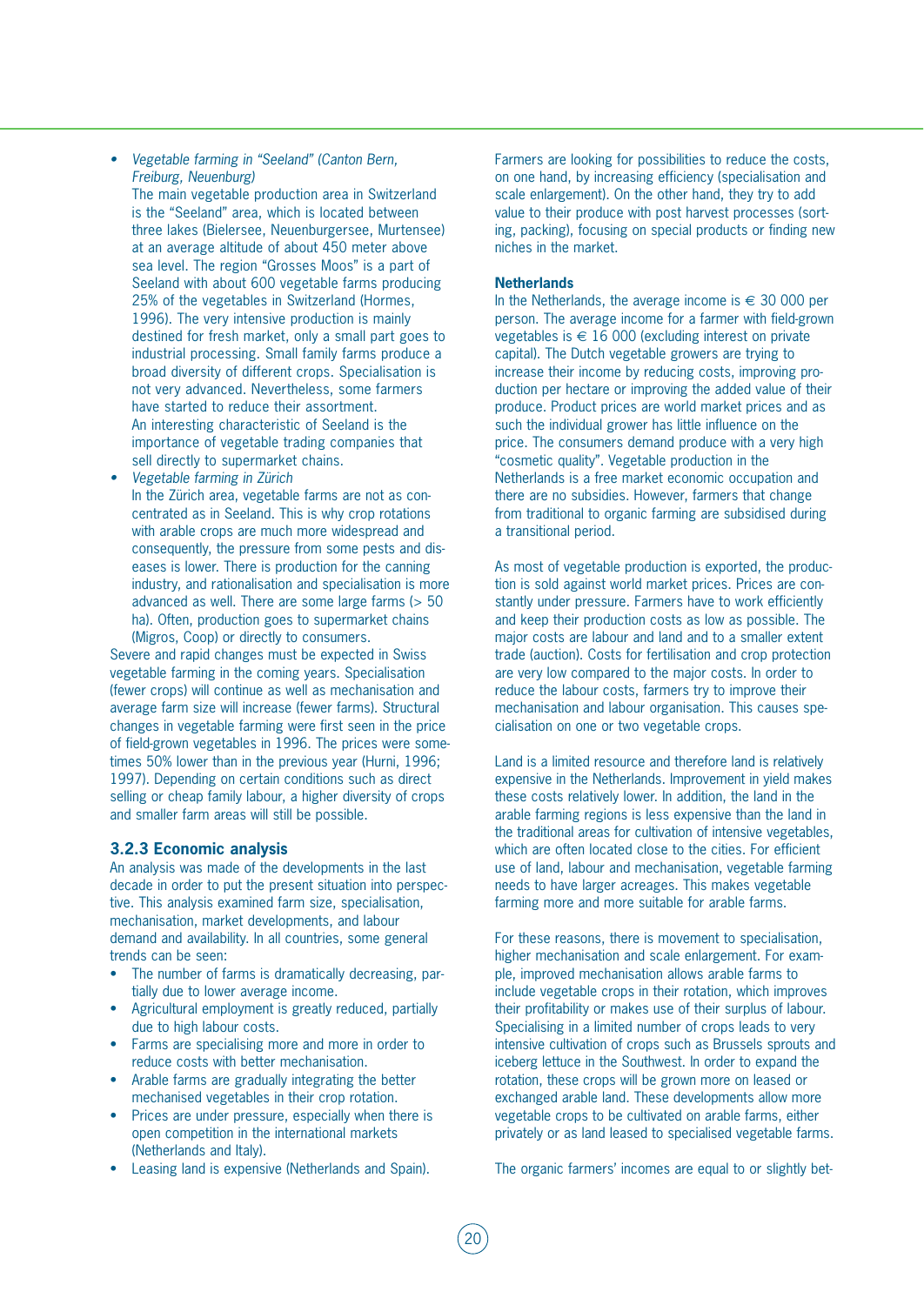ter than the income of traditional farmers, which increases the attractiveness of organic farming.

#### **Italy**

In Italy, vegetable farms can be divided into two groups by level of income: unspecialised farms with an average income of  $\in$  8 110, and the specialised farms with an average income of  $\in$  19 560. In 1994 in Italy, the income for every agricultural worker was about  $€ 11,900$  on average. In Emilia-Romagna, it was  $€ 15$ 140 in 1994. From 1980 to 1994, the Italian average income increased by 2.5%, while in Emilia-Romagna, there was a decrease of 23.1% (at constant prices). The net profit for each worker was about  $\in$  800 in 1995. The dependent worker in agriculture receives a gross income that is equal to 62.5% of workers in other categories (data: INEA/National Institute Agricultural Economics, 1994).

In Italy, 1 574 000 men work in agriculture, 575 000 men are employees and 999 000 are self-employed. In 1994 in Italy, the average financial contribution to agricultural production was about 13.2% of the total income in Italy, while in Emilia-Romagna it was about 8.6%. The main costs are mechanisation and labour. In fresh market vegetable production, the main costs are labour (55-70%), technical means (20-25%) and mechanisation (15-20%). In the vegetable production for industry, the main costs are technical means (55-60%), mechanisation (35-40%) and the remainder for labour. Tomatoes are an exception as labour costs account for only about 2.5% of the total. Generally, incomes for farms producing vegetables for industrial processing are guaranteed with contracts. Supply and demand of fresh market vegetables are changing and this causes dramatic fluctuations in market trends and farmers' incomes.

Farms must reduce production costs and must improve food quality. To reduce the labour needs, it is necessary to increase levels of mechanisation. The main problem is that farm are too small for large investments and suitable use of machinery.

The main changes that will have to be made by the farms are:

- increased use of mechanisation,
- specialising in a group of crops that assures suitable crop rotation,
- increasing the surface areas of farms through land lease and exchange.

#### **Spain**

Vegetable production in Spain is very important in the agricultural sector, making up of 23% of the total agricultural production. Vegetable production is concentrated in the Mediterranean regions: Valencia, Murcia, Andalucía and Cataluña. In the Valencia region, vegetable production makes up about 12% of the total agricultural production and 16% of the exported agricultural production.

On a regional level, the vegetable sector shows a general trend of a decrease in both surface area and production. The following are the main reasons:

- vegetable growers' low incomes,
- high labour costs,
- changing land used to grow vegetables to other crops with lower of labour needs such as citrus or fruit trees,
- high demand for land to used for urban and industrial activities.

Costs for labour and land are the highest production costs, each being about 40% of the total costs. To increase income in vegetable farming, a high level of mechanisation is imperative. However, increasing mechanisation is difficult to implement in many cases because of the small size of the farms. Fertilisation and crop protection costs are very low. These low costs frequently cause fertilisers and pesticides to be overused to lower production risks. However, in at the same time, environmental and ecological risks are increased and food quality is threatened.

The low level of mechanisation is the main problem in organic farming. The weeding must be done manually and this adds to labour costs. In addition, the lack of adequate outlets for sales can be a limitation for this type of production.

Many vegetable farmers are part-time farmers; most of their income comes from other activities. About 57% of the farms use only family members as sources of labour.

# **3.3 Social demands**

#### **3.3.1 Policy and legislation**

An analysis was carried out on all of the policies and legislation that influence farming methods. In general terms, this analysis revealed that farmers must deal with the following topics:

- Pesticides and fertilisers: legislation to reduce the input and emissions (Netherlands and Spain government policy), legislation to counteract the undesired negative side effects (Italy) and restrictions built in the production guidelines for "integrated" production (all partners).
- Conversion to organic farming is encouraged with funding policies (all partners).
- Funding is coupled to restrictions in the production methods and the management of farms (Switzerland).
- Subsidies are given to co-operatives to employ technicians for transfer of expertise concerning integrated farming practices (Spain).
- Switzerland is gradually becoming more open to competition by gradually lowering import taxes.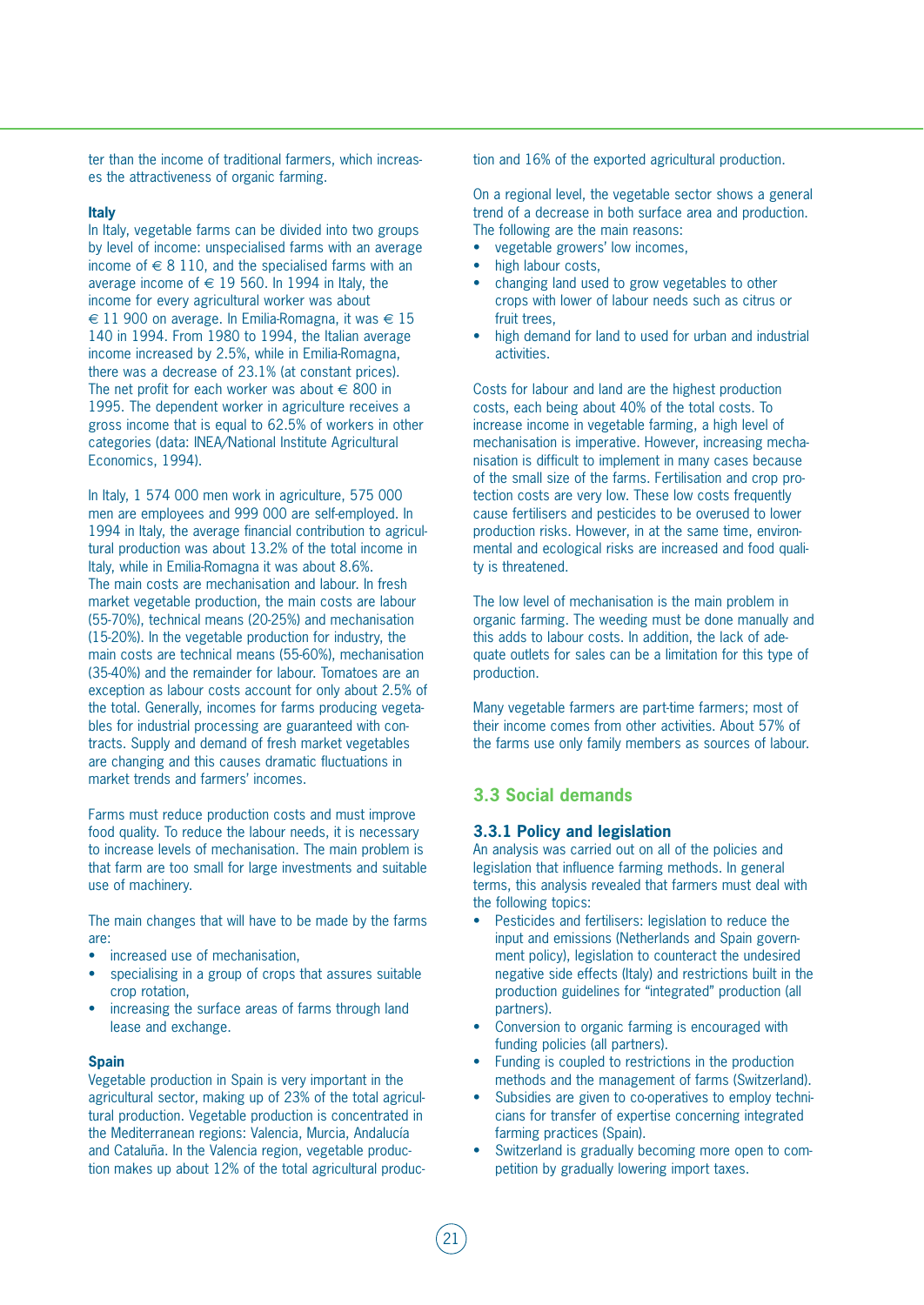# **European Union**

In the EU, specific regulations have been set up for organic production (EC 91/2092, and revised in EC 01/426), with regulations on input use (seeds and plants, fertilisers and pesticides). For integrated production, no regulations at the EU level exist.

To protect environmental and ecological quality, direct regulations have been set up for the quality of surface water and drinking water (EC 98/83, EC 91/676 and EC 75/440). In these directives, maximum levels for pesticides and nutrients have been set. Also, additional measures were set to reach the objectives as codes for Good Agricultural Practice within the nitrate directive (EC 91/676). To ensure food quality, EC 90/642, EC 86/362 and EC 97/194 regulate the maximum residue levels of pesticides and nitrate in food products. In the EU, Uniform principles have been set for the admission of pesticides. Requirements for quality and application of pesticides are being harmonised.

The EU is making more and more policies on rural development (EC 99/1257). To protect the environment, agrienvironmental procedures have been set up, which provide funding for commitment to Good Agricultural Practices. Also, member states must link funding for farmers partially to meeting environmental requirements (cross compliance).

There are two other important directives for agriculture that help to protect natural resources and landscape. These are the directive for protecting wild birds, and the directive for habitats that establishes a network of protected areas throughout the EU.

## **Netherlands**

In the Netherlands, policies have been set up in response to the environmental damage caused by agronomic activities and there is national legislation to minimise the environmental effects of agriculture:

- Legislation concerning the input of nutrients to reduce the volatilisation of ammonia and the pollution of surface water and shallow groundwater with nutrients.
	- MINAS: requiring registration of nutrient use and maximum surplus for nitrogen and phosphate at a farm level. There is a penalty if the allowed surplus is exceeded.
	- Restrictions on the method of application and the time of application of manure in the winter period on sandy soils (September until January). Restrictions on working after the manure have been applied.
- Legislation for the reduction of pesticide pollution.
	- MJPG legislation (until 2000) to reduce the volume of pesticide use. Average targets were set for the field-grown vegetable sector. There were no penalties for individual farmers.
	- Chemical policy: pesticides are examined for

emission and toxicity for the environment; the most environmentally damaging applications are forbidden.

- Legislation for decreasing drift of pesticides to surface water by requiring cropping free zones, prohibiting spraying in strong winds, regular examination of spraying equipment, spraying licences and special equipment for spraying edges of fields bordering a waterway.
- New policy ("Zicht op gezonde teelt") aimed at integrated production for certified farms to improve environmental quality, labour conditions and food safety.
- Policy to stimulate organic farming (entering the organic market) includes:
	- the aim to make organic farming up to ten percent of all farming in 2010,
	- provision of funding for changing from traditional farming to organic farming,
	- improving the chain of organic food production.
	- provision of funding to stimulate research and expansion in organic farming.

#### **Italy**

In Italy, for the past 20 years, several regions started the "guided control of pest and disease". Up to now, there has been no specific legislation to limit the use of pesticides or nutrients in Italian agriculture. Nevertheless, within the "financial law of 2001", there is a specific regulation (art.123, rule 388/2000) that fixes taxes (2% of the sale price) on the most dangerous pesticides. The law requires to use the money from this tax for the development of sustainable agriculture.

#### **Spain**

In Spain, in addition to the EU and state policies, legislation is different per region. At the state level, the promotion of integrated production started in 1983 through the creation of the ATRIAs (Associations for the Application of Integrated Protection). They are regulated by regulations set up by the Ministry of Agriculture on 26 July 1983 and 17 November 1989 (BOE 22-XI-89). The salaries for specialised technicians in integrated production are partly subsided by this regulation. In Valencia, these subsidies are complemented with the ADVs (Asociaciones de Defensa de los Vegetales) with regulations from the Agriculture Regional Council of 19 April and 23 May 1990 (DOGV 15/5/90 and 18/6/90). Legislation in different regions has recently regulated integrated production for specific field-grown vegetables:

- Murcia: celery, lettuce, melon, broccoli, cauliflower and tomato (1998),
- Navarra: broccoli, white asparagus and cauliflower (1998),
- Andalusia: strawberry (1996),
- Catalonia: tomato (1996).

In the Valencian community, legislation for integrated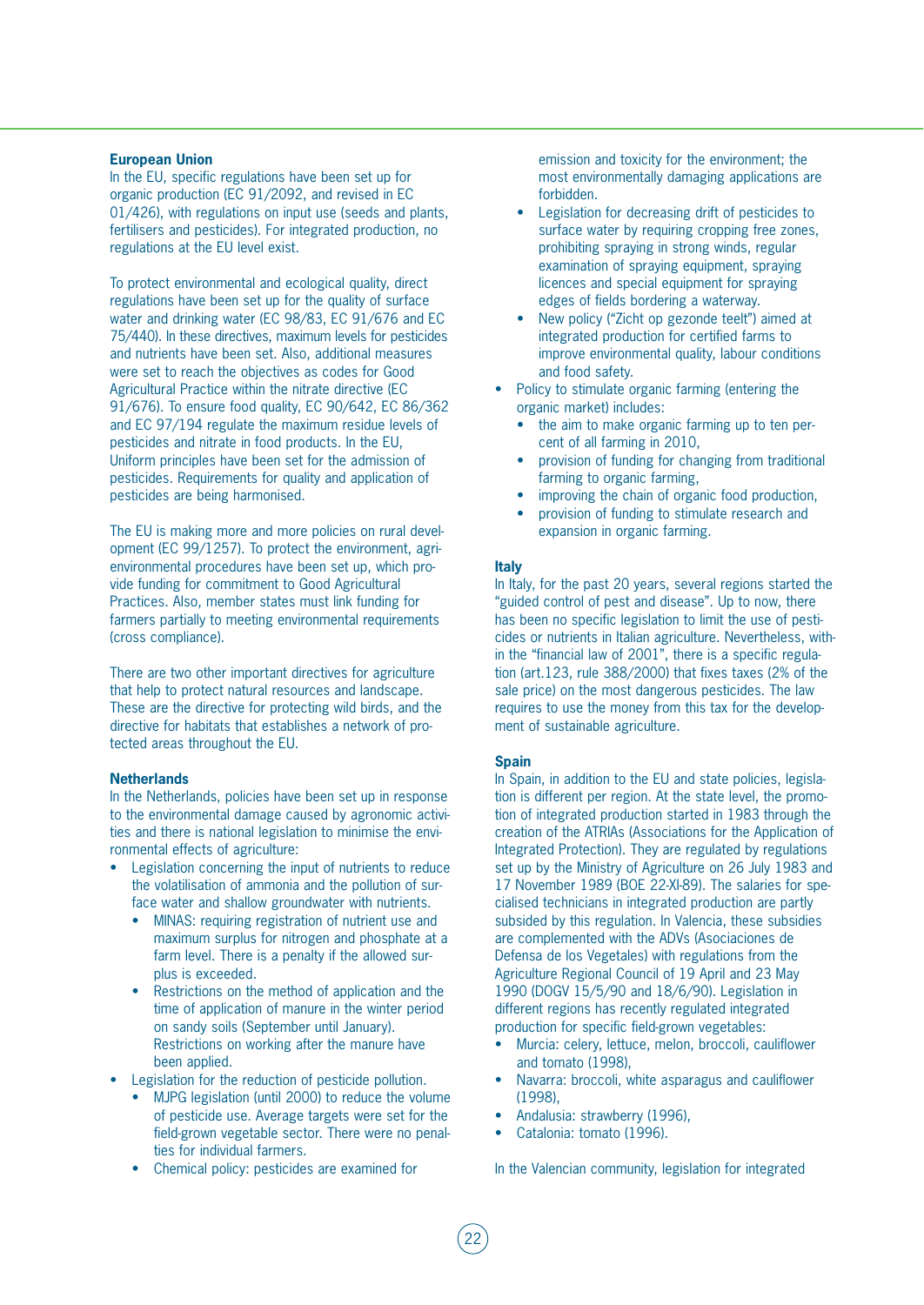production of citrus and grapes (1997 and 1999) was set up. Also, a Code for Good Agricultural Practices was published in April 2000, with the main objective of avoiding the pollution of groundwater through reduction of nitrogen input.

## **Switzerland**

In Switzerland, three main policies with economical consequences for vegetable farming have been formed within the past years:

On 1 July 1995, there was an important change concerning vegetable importation. Previously, a system existed with three phases of import restriction for each crop depending on the amount of domestic production (phase 1- free import, phase 2 - limited import, phase 3 - no import). After 1 July 1995, vegetables may be imported throughout the entire year because of the Gatt-treaty. During the main growing season, there is a certain amount of import with small duty taxes; the remaining part was charged a higher rate. Nevertheless, this duty tax is now reduced every year (Bourgeois et al., 1995). One consequence is an increasing number of companies importing vegetables (120 in 1992, 450 in 1998; Hurni, 1998). This puts pressure on prices (international competition).

Due to the changes in Swiss agricultural policy in recent years, prices for arable crops are decreasing and arable farmers began to produce field-grown vegetables (Hurni, 1996). This means more domestic competition, unlimited quantities of field-grown vegetable and reduced price security.

There are quite severe legal restrictions in Swiss vegetable production, such as protection of groundwater and complicated permits for buildings and greenhouses. Moreover, costs will continue to increase in the future because of required quality assurance systems (Qualitätssicherungssysteme) and a new nutrient law (Lebensmittelgesetzgebung) (Hurni, 1997).

# **3.3.2 Certified production**

The market's demand for a controlled production chain of vegetables is growing. In addition, legislation has been and is continually being developed to reduce the negative effects of agronomic production on the environment. This creates the need for integrated and organic production labels. There is an increasing need for farmers to have some type of controlled production in order to be able to sell their products.

Governments stimulate the development of organic farming by funding the conversion (in all countries). The large retailers are also stimulating organic production by including this produce in their stock (in Switzerland and the Netherlands). The development of integrated production labels started in the early nineties in Italy and the Netherlands. This was stimulated by either the auctions or co-operatives (Netherlands and Spain) and other

groups in society (Netherlands) or the government (Italy). In Switzerland, this development has existed for a longer time and has lead to the present situation that almost all vegetable growers produce under an integrated production label. They are not stimulated by the corresponding subsidies from the government. Subsidies acquired by production processes that are more or less the same as the guidelines for IP production.

Improving controlled quality and reduction of hazards can be achieved by developing the chain of quality control. It will also lead to increasing costs for the farmers.

#### **"Integrated" labels**

There are several labels for integrated production (IP) in EU countries, promoted either by the government or by supermarket chains. These labels usually have protocols for specific vegetables that include compulsory regulations at the farm and crop level, and recommended regulations. It is often required to record data concerning different farming practices.

Nevertheless, there are not specific protocols for all fieldgrown vegetables in every EU-country. Furthermore, the requirements change very much depending on the labels because there is no international standard for integrated production.

The new EUREP-GAP protocol concerning Good Agricultural Practises is the first attempt to establish one IP-label for all of Europe. This protocol and its label may become a standard in the near future. The protocol, set by a leading group of retailers in Europe, has been set up for the global production of horticultural products, which means the requirements are very general in many cases and different interpretations will probably develop.

Independent bodies for certification must determine which conditions must be met and monitored in the integrated production processes. Monitoring can be carried out by the staff in supermarket chains, the owners of the label, or even the government, as in the case of Italy. Certified products are usually similarly priced to conventionally produced vegetables, but it is assumed that they are sold more easily.

#### *Netherlands*

In the Netherlands, up until 1997, there was one "integrated" label for field-grown vegetables, named MBT. In 1998, the MBT label was combined with a more "strict" new label, named AMK. The AMK label already existed for arable crops. Both labels had the same basic requirements, but the AMK label had rules or levels that were more difficult to meet. The guidelines for MBT changed quite drastically in 1998 in order to make upgrading from MBT to AMK and downgrading vice versa possible.

These labels have compulsory regulations at the farm and crop levels, and recommended regulations at farm level and crop level that growers can earn points with.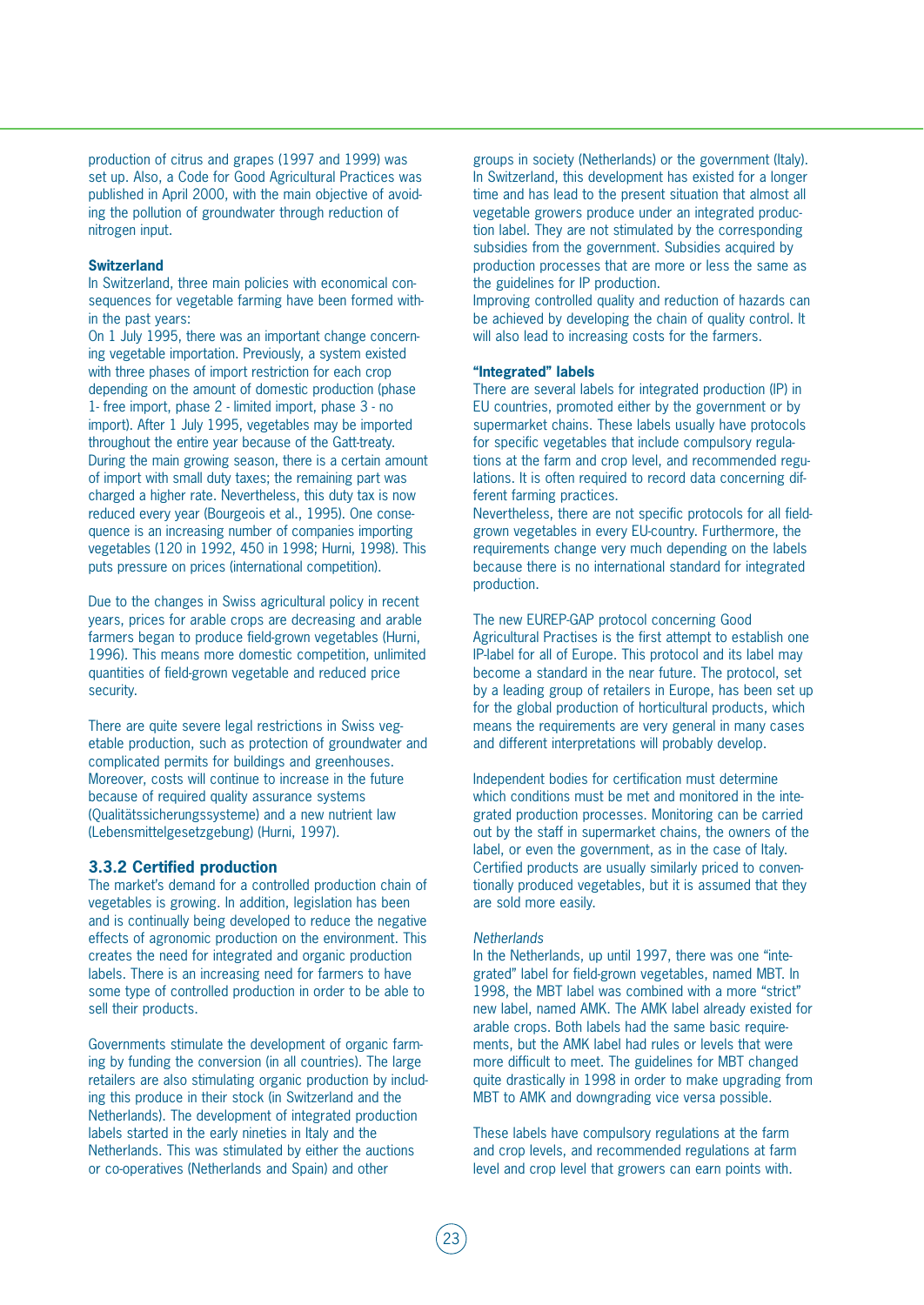A specific number of points is needed in order to fulfil the label requirements.

The compulsory rules cover:

- Registration of the purchase of, storage of and use of pesticides and nutrients.
- A restrictive list of pesticides that can be used.
- Phosphate fertilisation dependent on soil fertility and based on balanced fertilisation.
- A maximum surplus of nitrogen per crop or per farm.

The regulations for AMK are additional to (new) national legislation for pesticide and nutrient use. Monitoring and certification will be carried out by an organisation appointed by "Stichting Milieukeur". The prices for MBT products are at the same level as the prices for standard products.

#### *Italy*

No collective label that identifies the integrated productions in Italy is available, but commercial labels exist, which are managed by supermarkets and/or farmer associations of fruits and field-grown vegetables. Emilia-Romagna has been one of the firsts regions that provided Regional Integrated Production Guidelines inspired by the IOBC directives<sup>1</sup>. These guidelines, applied since 1992, are for the major part of field-grown vegetables for the fresh market and industry, and monitor the entire production process. In 1996, Emilia-Romagna set up a QC label ("Qualità Controllata"= quality control) for vegetable production. To be able to use the label, the Regional Integrated Production Guidelines must be followed.

In Emilia-Romagna, integrated production represents about 20% of the total vegetable production. This was made possible due to the regional government that promoted the drawing up of specific "Integrated Production Guidelines". The increasing demand for quality foods produced in a healthy environment was expressed by consumers (and as a result by agro-industries and supermarket chains). This encouraged farmers to adopt integrated guidelines guaranteed by an official label. Generally, prices of integrated products are lower than of conventional products, but the sale of the produce is easier, even if market conditions are poor.

#### *Spain*

In Spain, there are different public regional labels as well as some private labels. The situation is different in each region. The Murcia region has integrated production labels for certain crops (see policy and legislation). The regional labels for vegetables in Andalusia are mainly intended for greenhouse crops. In the Valencian community, the IP guidelines are intended for citrus and grapes, although guidelines for vegetables and fruits are expected in the nearby future. The 2nd degree co-operative, Anecoop, in Valencia has drawn up guidelines for tomato, pepper, watermelon and cucumber crops, both for fieldgrown and greenhouse crops (label Naturane). In general, the Spanish consumers usually do not demand integrated produce because they generally not familiar with this concept. Therefore, most of integrated production is produced for the export market.

## *Switzerland*

Most vegetable farms in Switzerland have integrated production (8 348 ha in 1996) and only a very small remainder uses conventional methods. The two supermarket chains, Migros and Coop, offer products of both labels in their assortment. Migros has its own integrated production guidelines (MigrosSano) checked by its staff whereas Coop only sells already labelled products (IP SGU).

## **Organic labels**

Most labels for organic production in EU are based on regulation EC 91/2092. The regulation treats several topics in a comprehensive way and, therefore, the regulation can be interpreted in different ways, reflecting the national guidelines.

All operators, who, as part of a business activity, produce vegetables from organic production, are subject to a special inspection scheme established by the member states. The creation of an EU-logo for organic products in March 2000 has reinforced protection against fraud. The prices of these organic products are, in the case of Italy, around 20% higher than conventional produced products. In Spain, it is very common that prices of organic products are 100% higher than conventional produced products. Nevertheless, the trend in the Northern Europe is to set the "organic prices" equal to the conventional prices, (which is already done in some supermarkets as a marketing strategy).

#### *Netherlands*

In the Netherlands, there are two labels for organic production named the EKO label for biological production and the DEMETER label for biological-dynamic production. Both regulations are based on regulation EC 91/2092. The most important guideline is ban of chemical pesticides and fertilisers.

Monitoring is carried out by SKAL, which is the inspection organisation for organic production methods. The inspection consists of an annual inspection of the registration records, production process and means of production. In addition to this annual inspection, there are random checks of organic farms.

Certified production in the Netherlands is still small, but is growing quite quickly. Table 3.1 gives an idea of the amount of the certified production in 1995.

#### *Italy*

In Italy, there is no national label for biological or biodynamic production. Organic production guidelines do not exist and the farmers operate according to the regulation EC 91/2092. The label monitoring is done by private

*<sup>1</sup> IOBC = International Organisation for Biological Control*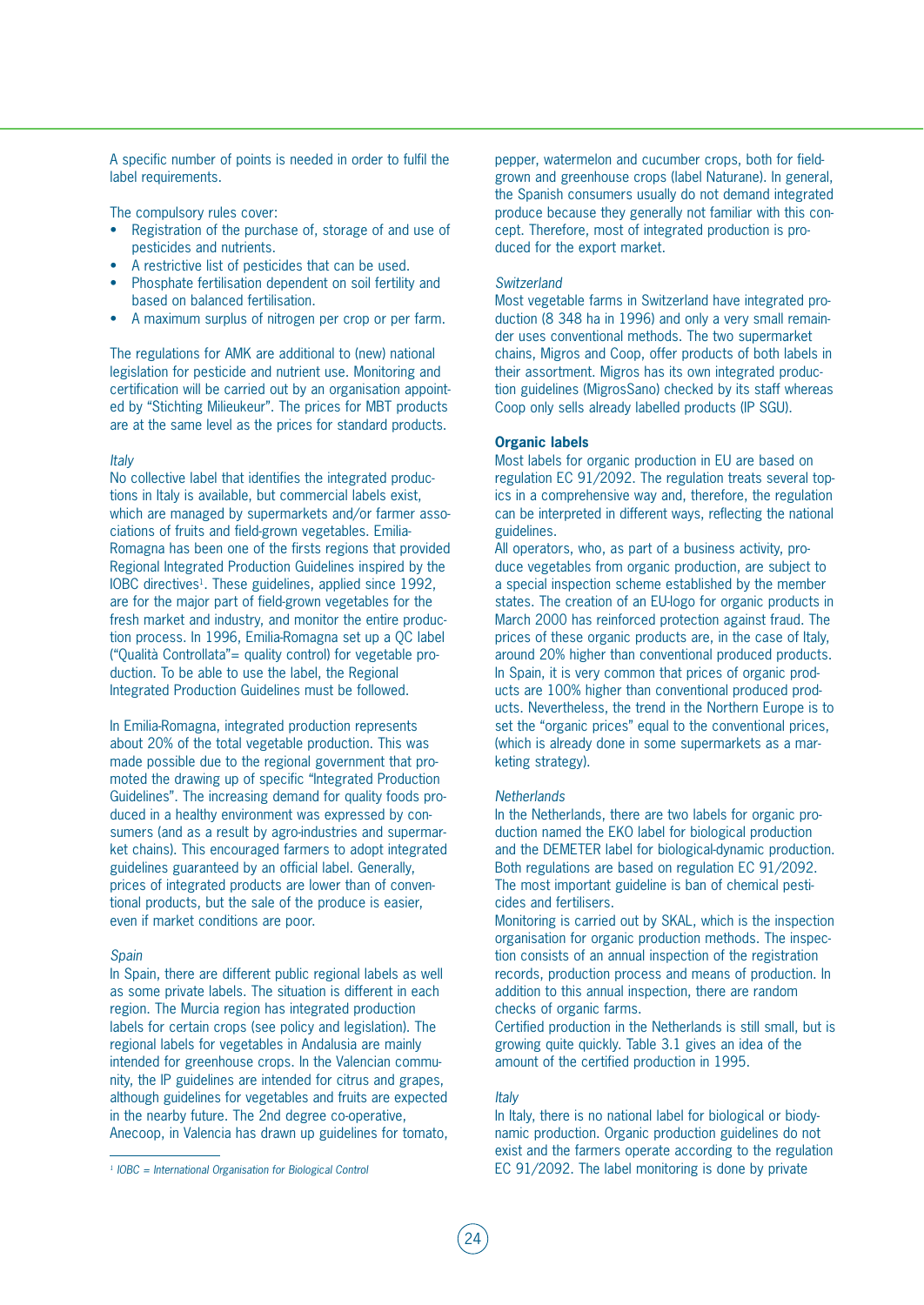# *Table 3.1 Number of farms and surface area of certified production in field-grown vegetables (1999, MBT figures 1995)*

| <b>Subject</b>                                                                                                                                | number of farms                         | surface area (ha)                         |
|-----------------------------------------------------------------------------------------------------------------------------------------------|-----------------------------------------|-------------------------------------------|
| total field-grown vegetables<br>organic production of field-grown vegetables (EKO)<br>"integrated" production of field-grown vegetables (MBT) | 8695<br>261<br>(3%)<br>1 655<br>$16\%)$ | 48 195<br>1897<br>(4%)<br>(23%)<br>10 307 |

organisations authorised by the Regional Government. At this time, about ten private organisations make periodic, administrative inspections of the farmers' registration of cultivation activities.

#### *Spain*

In Spain, every region regulates the organic farming with different regional committees (CAEs). The Committee of Organic Agriculture in the Valencian community was established in 1994. It is financed with public and private money, and it is in charge of registering, monitoring and certifying the organic production in this region. In the Valencian community, the surface area of organic farming in 2000 was 18 890 hectare in total with 204 hectare planted with vegetable crops.

In addition, some farmers also use other labels such as "ECOCERT" for biological products or "DEMETER" for biological-dynamic production. The organic products are sold for higher prices than those from conventional systems. Most of the organic production (90%) goes abroad.

#### *Switzerland*

In Switzerland, the two supermarket chains, Coop and Migros, are very important in market and price-policy (together they account for 70% of all food trade in Switzerland). Coop pushed the marketing of bio-products with a program in the beginning of 1994 and Migros followed with its own bio-program in 1995 (MigrosBio).

In 1997, only 8% of domestically grown vegetables in Coop were from bio-production (Lichtenhahn, 1997). In 1996, a share of 20-30% was expected some years later (Todt, 1996; Mäder, 1996). This was perhaps a quite optimistic estimation. Currently, pressure on bio-prices is increasing, especially on storable and transportable vegetables such as carrot and red beet (for example, imported from northern Germany; Lichtenhahn, 1997).

# **3.4 Environmental and ecological effects**

In this paragraph, the environmental problems caused by intensive agricultural production are briefly summarised. Too intensive use of land and too high inputs of nutrients and pesticides are generally considered as problematic, and cause high emissions of nutrients and pesticides. In the other manuals, this topics and policy, legislation and label guidelines are treated in more detail: problems with

nutrients in the Integrated and Ecological Nutrient Management manual (VEGINECO publication no. 3), problems with pesticides in the Integrated and Ecological Crop Protection manual (VEGINECO publication no. 4) and problems with biodiversity and landscape in the Ecological Infrastructure Management manual (VEGINECO publication no. 5).

Except for Switzerland, problems with nitrogen leaching are apparent. In the Netherlands, the emission of pesticides is well documented. In Italy and Spain, emission of pesticides is considered important, however documentation is scarce.

There is a continuous concern about the sustainability of production in terms of soil fertility (especially biological and physical soil fertility), and the long-term control options for soil-born pests and diseases. In addition, the development of resistance of pests, diseases and weeds due to a one-sided agrochemical approach raises concerns. More balanced approaches are necessary.

# **3.4.1 Nutrients**

# **Nitrate in produce**

Crops grown under poor lighting conditions and/or a high availability of nitrogen can result in risky, high nitrate levels in produce. For some groups in society, high nitrate levels can cause health problems.

In the Netherlands, nitrate levels higher than 2 500 mg  $\mathbb{I}^1$ sometimes occur in leafy vegetables grown in the winter in greenhouses or in open fields in autumn. Generally, nitrate content in Italian or Spanish products are lower compared to products grown in colder climatic conditions.

#### **High nutrient inputs**

Less than half of the minerals that are brought to a farm are utilised by the products. The remainder, the mineral residue, remains behind somewhere in the environment. The main effects on this overkill of minerals are:

*Nitrate in and surface water and shallow groundwater* Especially because of the abundant use of animal manure, surface water has often been polluted with high levels of nitrate and phosphate, which causes abundant growth of algae and threatens biodiversity. Leaching causes an increasing hardness of groundwater. Nitrate levels in groundwater have increased and sometimes